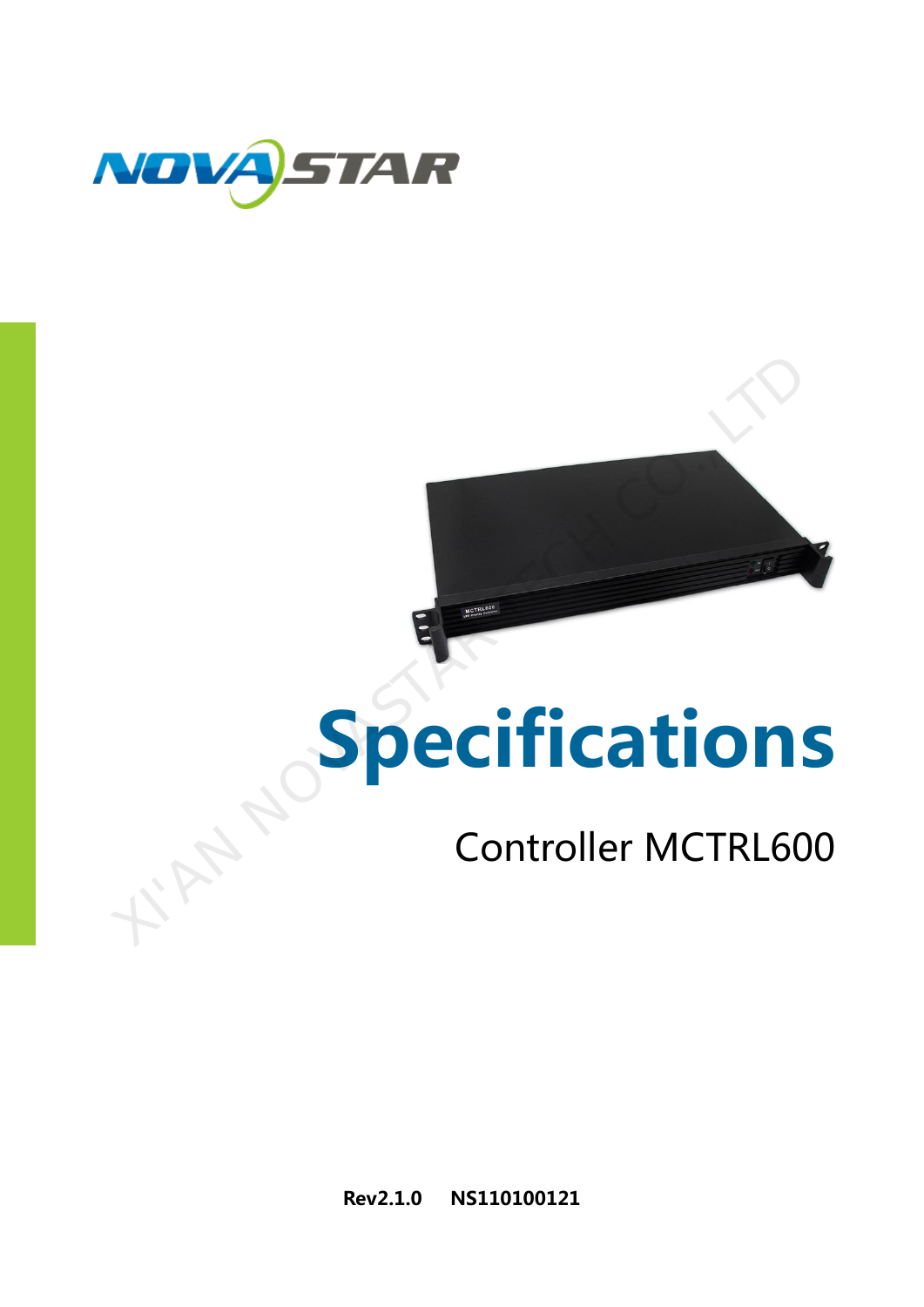#### **Overview**

MCTRL600 is an advanced model of Nova controllers, which supports extra-large resolution. With HDMI/DVI video input and four Ethernet port outputs, a single unit is able to load 2560×960. Multiple units can be cascaded for uniform control. be cascaded for uniform control.<br>
2) HDMI/DVI input;<br>
2) HDMI/external audio input;<br>
3) 12bit/10bit/8bit HD video source;<br>
4) Resolution supported: 2048×1152 , 1920×1200 , 2560×960;<br>
5) Resolution supported: 1440×900 (12bi

#### **Feature**

- 1) HDMI/DVI input;
- 2) HDMI/external audio input;
- 3) 12bit/10bit/8bit HD video source;
- 4) Resolution supported: 2048×1152, 1920×1200, 2560×960;
- 5) Resolution supported: 1440×900 (12bit/10bit);
- 6) 1 light sensor interface;
- 7) Cascading supported;
- 8) 18bit gray scale processing and presentation;
- 9) Video format: RGB, YCrCb4:2:2, YCrCb4:4:4;
- 10) Standard 1U housing and independent power supply.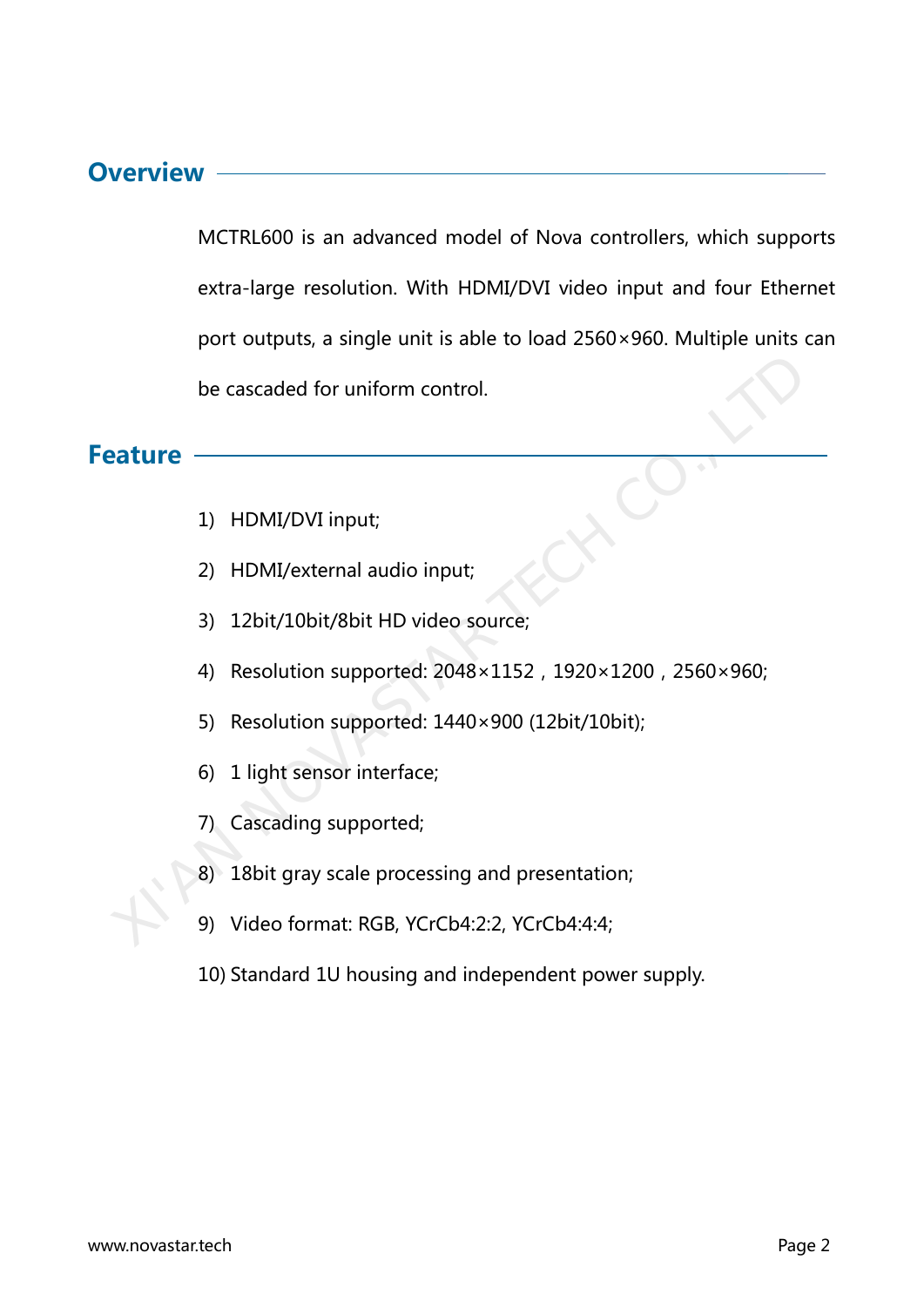# Appearance <u>————————————————</u>

|  | MCTRL-600            |                                         |                                                                                                                                                                                                                                                                                                                          |  |  |  |
|--|----------------------|-----------------------------------------|--------------------------------------------------------------------------------------------------------------------------------------------------------------------------------------------------------------------------------------------------------------------------------------------------------------------------|--|--|--|
|  | <b>LED Indicator</b> |                                         |                                                                                                                                                                                                                                                                                                                          |  |  |  |
|  | <b>RUN</b>           | about twice per second.).<br>breathing. | It blinks slowly when no video source is available. (The light keeps<br>on for 2 seconds and then off for 2 seconds.).<br>It blinks normally when the video source is available. (It blinks<br>It blinks quickly when start-up screen is displayed.<br>When the redundancy works, the indicator blinks at a frequency of |  |  |  |
|  | <b>STATUS</b>        | during authorization.                   | It is steady on when the equipment runs normally and blinks                                                                                                                                                                                                                                                              |  |  |  |
|  |                      |                                         |                                                                                                                                                                                                                                                                                                                          |  |  |  |
|  | <b>INPUTS</b>        |                                         |                                                                                                                                                                                                                                                                                                                          |  |  |  |
|  | <b>AUDIO</b>         |                                         | <b>Audio INPUT</b>                                                                                                                                                                                                                                                                                                       |  |  |  |
|  | <b>DVI IN</b>        |                                         | <b>DVI INPUT</b>                                                                                                                                                                                                                                                                                                         |  |  |  |
|  | <b>HDMI IN</b>       |                                         | <b>HDMI INPUT</b>                                                                                                                                                                                                                                                                                                        |  |  |  |
|  | <b>LED Indicator</b> |                                         |                                                                                                                                                                                                                                                                                                                          |  |  |  |
|  | Same as front panel  |                                         |                                                                                                                                                                                                                                                                                                                          |  |  |  |
|  | <b>OUTPUTS</b>       |                                         |                                                                                                                                                                                                                                                                                                                          |  |  |  |
|  | $OUT1~-4$            |                                         | <b>4 LED OUTPUTS</b>                                                                                                                                                                                                                                                                                                     |  |  |  |
|  | <b>Control</b>       |                                         |                                                                                                                                                                                                                                                                                                                          |  |  |  |
|  | <b>USB</b>           |                                         | Connected to PC, USB Control interface                                                                                                                                                                                                                                                                                   |  |  |  |
|  | UART IN、OUT          |                                         | Cascaded INPUT, OUTPUT                                                                                                                                                                                                                                                                                                   |  |  |  |
|  | <b>Accessory</b>     |                                         |                                                                                                                                                                                                                                                                                                                          |  |  |  |
|  | <b>LIGHT SENSOR</b>  |                                         | Connected to sensor                                                                                                                                                                                                                                                                                                      |  |  |  |
|  | <b>POWER</b>         |                                         |                                                                                                                                                                                                                                                                                                                          |  |  |  |
|  |                      | AC-100-240V-50/60HZ                     | <b>AC Power interface</b>                                                                                                                                                                                                                                                                                                |  |  |  |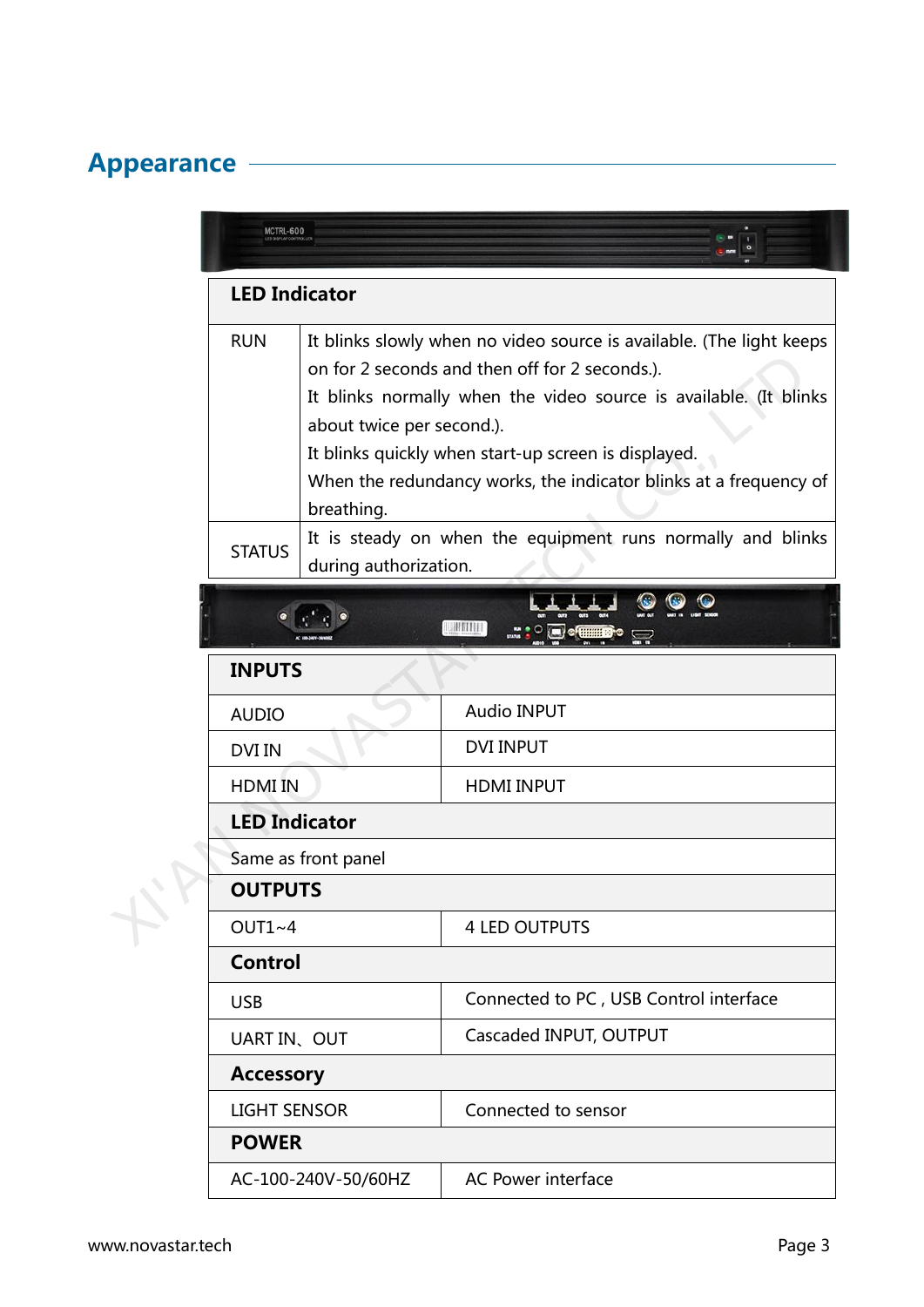### **Dimensions**



19" 1U Standard Cabinet.



**Fritz**